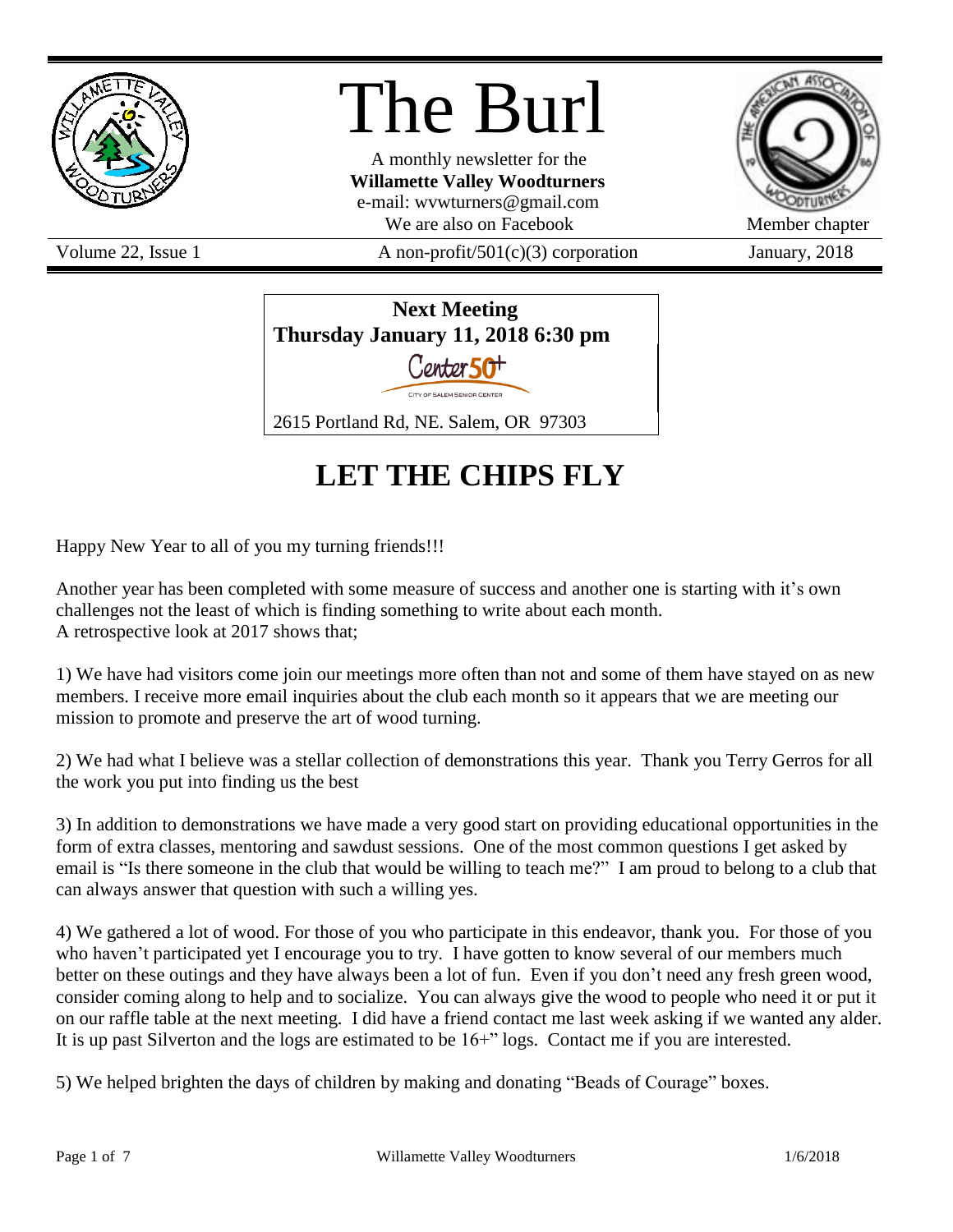6) We got out of our club room and into the community and showed the general public what we do at the Steam up and the State Fair.

7) We officially became an official nonprofit organization and as such we are able to accept donations to the club and in turn offer the giver a tax deductible receipt. I would like to thank Mark Vickery's family for a very generous donation to the club. Hopefully we can find a way to really honor the generosity this gift represents.

8) We joined the social media age and created a Facebook group. It is a closed group for our club and local turners. As such it is still a pretty small group. If you would like a place to share your work between meetings, ask questions, and further network with your fellow club members look up Willamette Valley Woodturners on Facebook.

For 2018 we have several things to look forward to in addition to our regular demonstrations. We are looking into upgrading our audio and visual equipment to provide a higher quality viewing at our meetings. We will continue our charitable outreach so keep making those 'beads of courage' boxes. And we are in early planning for an empty bowl charity event so keep turning those bowls.

As always please remember this is YOUR club. Please continue to give feedback and suggestions to your board members so we can make 2018 the best year yet.

Darcy Tataryn President Willamette Valley Woodturners

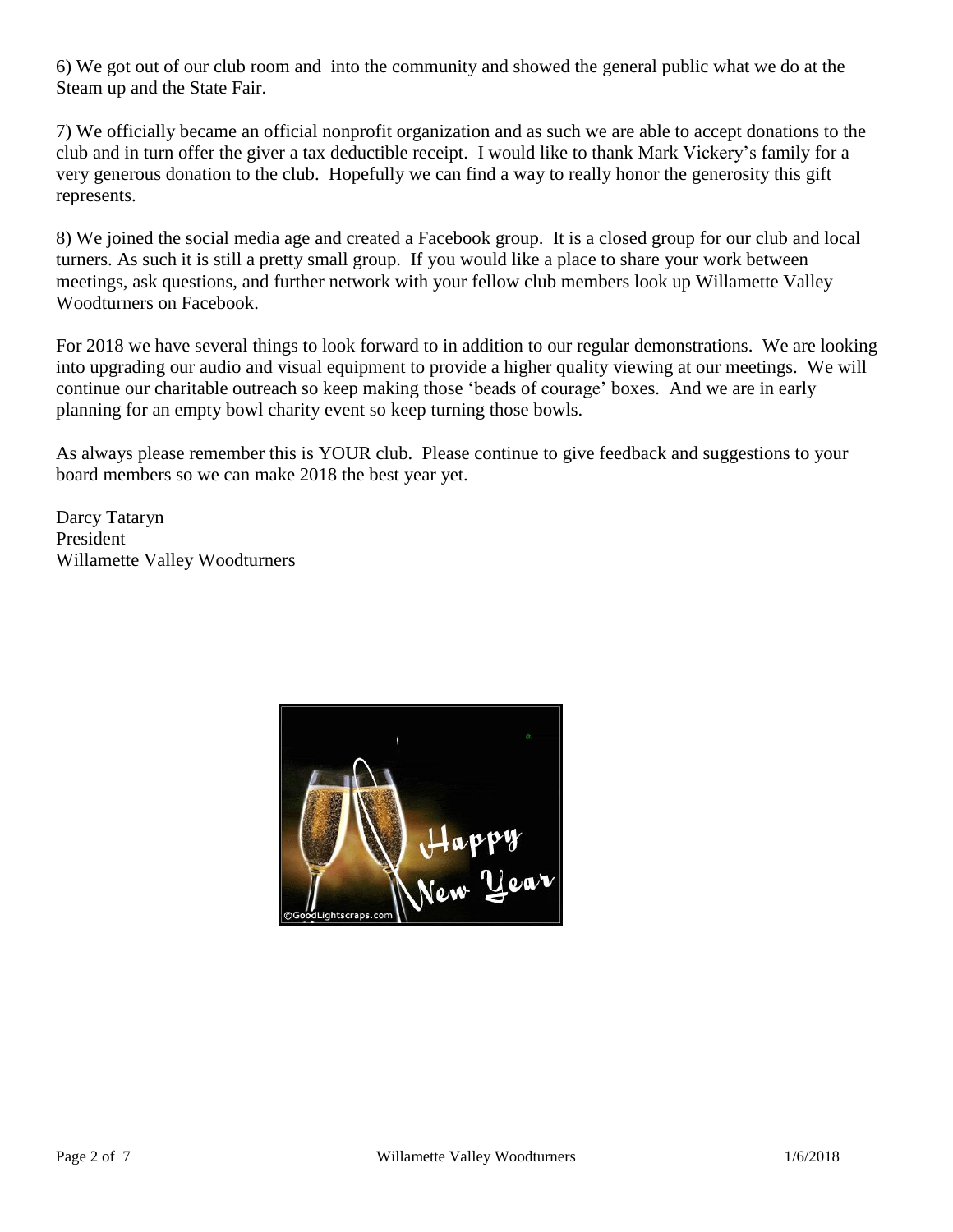# **Club Business**

# **Membership renewals are overdue for 2018**

By Henrik Åberg, Treasurer



At time of press **only 58%** of our members have paid their dues.



Note: The club [web page](http://www.willamettevalleywoodturners.com/) also includes a link on the home page for PayPal payments of membership renewal. \_\_\_\_\_\_\_\_\_\_\_\_\_\_\_\_\_\_\_\_\_\_\_\_\_\_\_\_\_\_\_\_\_\_\_\_\_\_\_\_\_\_\_\_\_\_\_\_\_\_\_\_\_\_\_\_\_\_\_\_\_\_\_\_\_\_\_\_\_\_\_\_\_\_\_\_\_\_\_\_\_\_\_\_\_\_\_\_

### **Treasurer's Report (12/8-1/6)**

By Henrik Åberg, Treasurer

**Beginning Balance \$12,522.66**

| <b>Income</b>         |             | <b>Expenses</b>                        |            |  |
|-----------------------|-------------|----------------------------------------|------------|--|
| Membership dues       | \$665.00    | PayPal charges                         | \$9.54     |  |
| Keith Gotschall class | \$1,000.00  | Keith Gotschall for class              | \$2,022.00 |  |
| Donation              | \$3,000.00  | \$75.00<br>Keith Gotschall class other |            |  |
| Raffle                | \$69.00     | Shop fees                              | \$250.00   |  |
| <b>Total Income</b>   | \$4,754.00  | <b>Total Expenses</b>                  | \$2,356.54 |  |
| <b>Ending Balance</b> | \$14,920.12 |                                        |            |  |

# **For Sale at the January meeting:**

# **Tool rests by Reed Gray aka 'Robo hippy'**

Reed will be attending the next meeting and will be bringing up some of the first production run **inside bowl rests** that he has been working on for the past couple of years. There are 3 sizes, small **5.5** (5 ½ inches from post to long arm tip of the rest), **7.5**, and **10.0**. Reed has posts for the mini lathe (small only), 16 inch lathes, and 20 to 25 inch lathes, and a few 30mm posts for the Vicmarc lathes. He is guessing that average price will be in the \$100 range. (Doesn't have the costs figured out yet….. )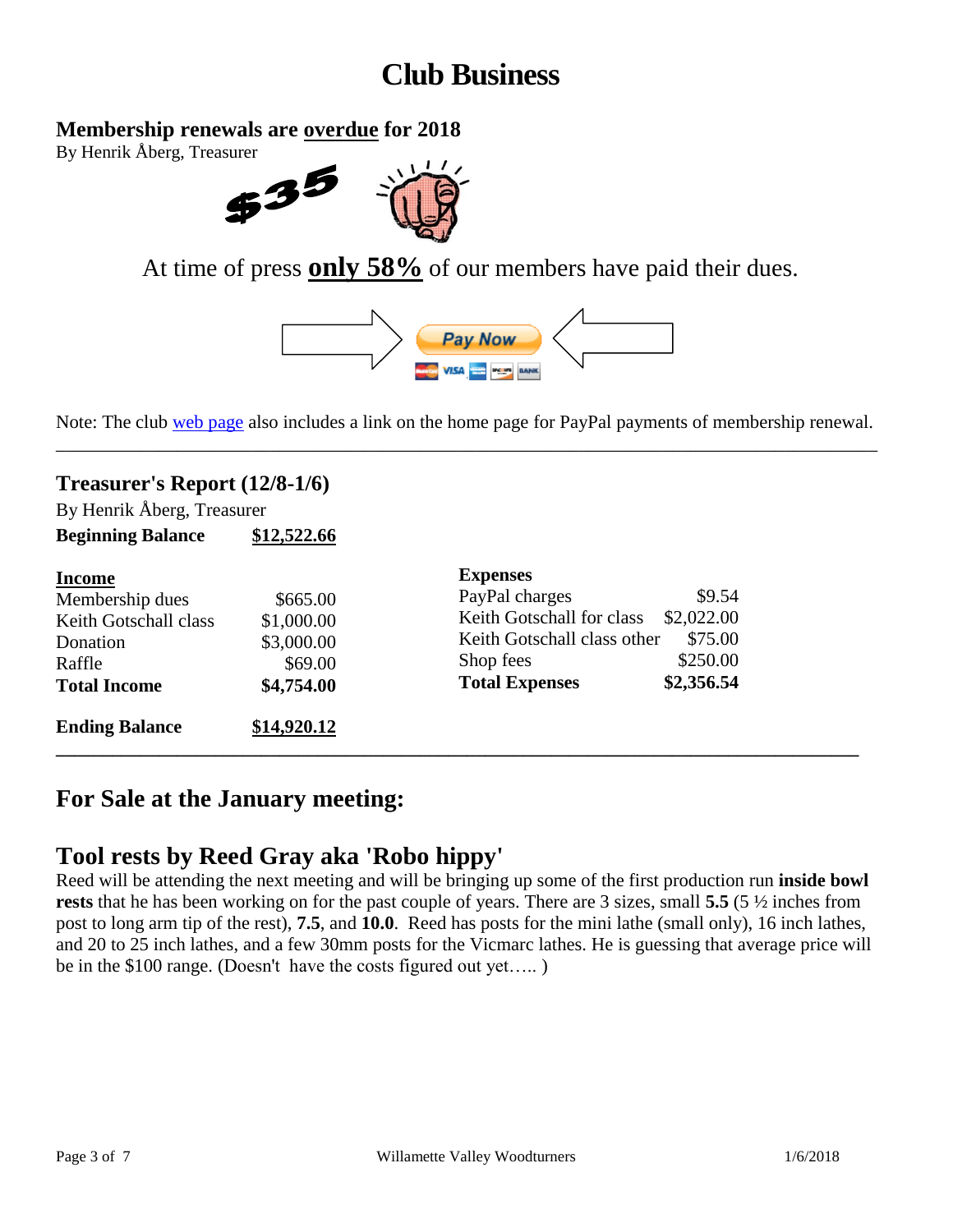# **Upcoming Events January 11: Demonstrator: Rick Rich**

You may remember that Rick was our March '17 demonstrator and showed us how to make a 4 legged stool. This month he demonstrates how to turn a cake stand, a combination of faceplate and spindle work.

# **Demo Topic: Cake / Dessert Stand Demonstration (about 1 hour and 15 minutes)**

This cake or dessert stand will be turned, assembled and glued during the demo. The purpose of this demo is to show a larger, and useful, project that includes faceplate and spindle turning techniques and is possible on a mini-lathe with basic tooling.

The stand has a through mortise and tenon joinery where the column meets the base that is wedged for long lasting durability. The demo begins with faceplate turning of the base by use of a chuck. The column is then turned with tenons to fit the drilled mortises. The stand is assembled with an approximate 12" pre-cut top to complete the demo.

Rick is also offering to put on a spindle turning class, covering 5 days, spread over an equal amount of months. Spindle work is all about tool control and as Allan Batty told me once, if you want to be a great bowl turner, learn how to turn spindles. The course description is below. Please contact Terry Gerros if you'd like to participate in the workshop.

#### **40 Hour Class (5 DAY) - Basic Spindle Turning Course \$300/participant**

The course covers basic spindle turning principles completely. Making each of the 15 basic exercise pieces provides knowledge, understanding and ability to correctly use the tools. Each exercise utilizes the skew chisel. This course is for the skew-phobic. It is a major player and by the end of the course, a beloved friend. There is no escaping the tool in this course, no matter what the plans of the pupil might be. No sanding is allowed for any of the exercises as the students will learn to properly cut with the tool, leaving a smooth finished surface on the wood.

The arrangement and the exercises of the course are from a woodturning instruction manual for school shop teachers titled *Elementary Turning*, written by Frank H. Selden and first published in 1907.

The minimum class size is 4 and the maximum is 5. Each class day should be scheduled to begin promptly at 8:00am, have a one-half hour lunch period from 11:30 – 12:00 and be completed (with shop clean-up) by 4:00pm. Regular breaks will be taken during the day.

### SUPPLIES & EQUIPMENT PROVIDED BY PARTICIPANT OR HOST/CLUB:

- 1. Lathe (minimum 1014 size) with following components: Drive (steb style preferable) and revolving centers.
- 2. Turning Tools: ¾ or 1" Spindle Roughing Gouge  $\frac{1}{2}$  or  $\frac{3}{4}$  Skew ⅜ Spindle Gouge Parting Tool
- 3. Kit / blanks:

12" wooden ruler (without metal strip) Pencils (2)

Safety glasses (eye protection is required to be worn)

20 course exercise blanks cut to **1¾ x 1¾ x 8**, straight grained Douglas Fir or equivalent softwood. Construction 4x4's can be used to make exercise blanks.

Prepared project blanks can be provided at **\$30 for each 20 blank set** and are dry straight-grained Douglas Fir softwood.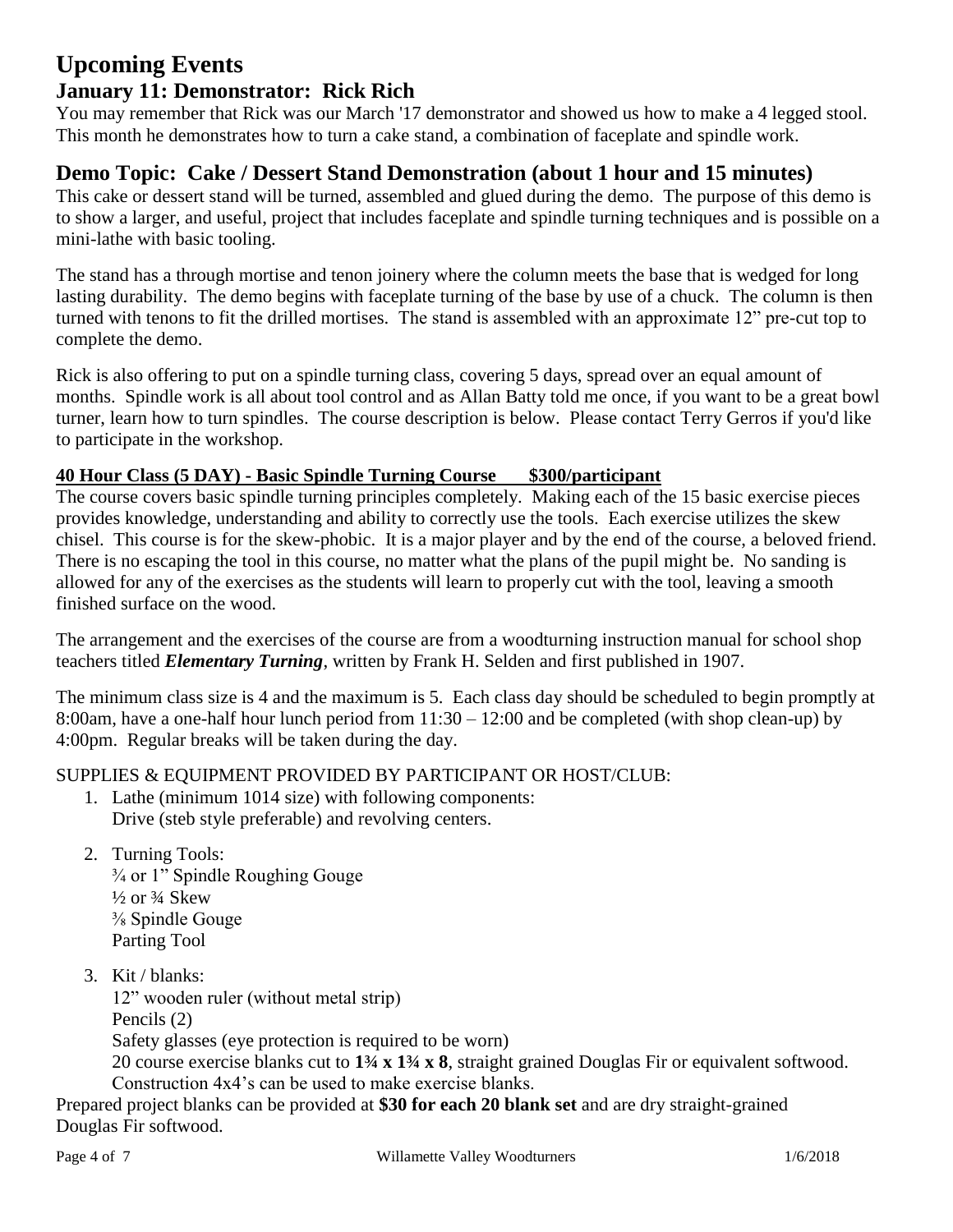# **February 8: Demonstrator Seri Robinson, PhD.**

Topic: Tips and tricks for turning punky wood without stabilization.

Seri is an assistant professor teaching wood science at Oregon State University. She has demonstrated for our club in 2014 and was a demonstrator at the 2015 Oregon Woodturning Symposium.



# **A Request to the Membership**

from Jeff Zens, Club VP

As your newly-elected vice president, one of my jobs is arranging for the presenters for our monthly meetings. Some of the presenters are nationally-recognized turners, and some are members of our own club. Three or four times a year the presenters stay in Salem for the weekend and put on the classes we offer to the membership.

I want to schedule presenters that you want to see, interesting turners who offer a mix of new techniques and traditional turning. I would also like to feature your work. Our club has very talented members who produce a wide range of great work, and we can learn from each other.

So here's my request. If you know of a turner on the national stage who would make a great presenter and instructor for the weekend classes, let me know. If you know of a club member whose work you admire, let me know that as well. And finally, if there is a particular skill or technique you'd like to learn more about, I will try to find someone to demonstrate.

I don't have the range of contacts in the turning world that many of you might enjoy, so I am going to depend on your help to offer a wide range of presenters to the membership in 2018. We're off to a good start for the first quarter of the year, and I'm working hard to fill the rest of the spots. Let me know who and what you'd like to see! The best way to get in touch is by email at [jeffzens@custombuiltfurniture.com.](mailto:jeffzens@custombuiltfurniture.com) If you'd rather call, you can reach me at **503-508-4803**. If I'm unable to answer your call right away please leave me a message and I will call you back.

**\_\_\_\_\_\_\_\_\_\_\_\_\_\_\_\_\_\_\_\_\_\_\_\_\_\_\_\_\_\_\_\_\_\_\_\_\_\_\_\_\_\_\_\_\_\_\_\_\_\_\_\_\_\_\_\_\_\_\_\_\_\_\_\_\_\_\_\_\_\_\_\_\_\_\_\_\_\_\_\_\_\_\_\_\_\_**

Thanks in advance for your help!

# **December 14, 2017 Meeting Minutes**

by Ron Freshour, Club Secretary

- Terry lead the members in the Pledge of Allegiance
- Five visitors were introduced: Dewey Rettinger, Jack Creack, Fred S. Wiggins, Mike Healy, and Bob Beck
- Don Woodward announced he has a 16" bandsaw for sale
- DEMONSTRATOR: Keith Gotschall on "Winged Bowl" (Quaich), a special kind of shallow twohandled drinking cup or bowl from Scotland. The round bottom of the bowl was designed for celebrations such as weddings and birthdays. The round bottom of the drinking cup will not allow the guests to sit it down or otherwise the "adult beverages" will spill. And… the host makes sure the cup is always full.
- The raffle was done before adjournment.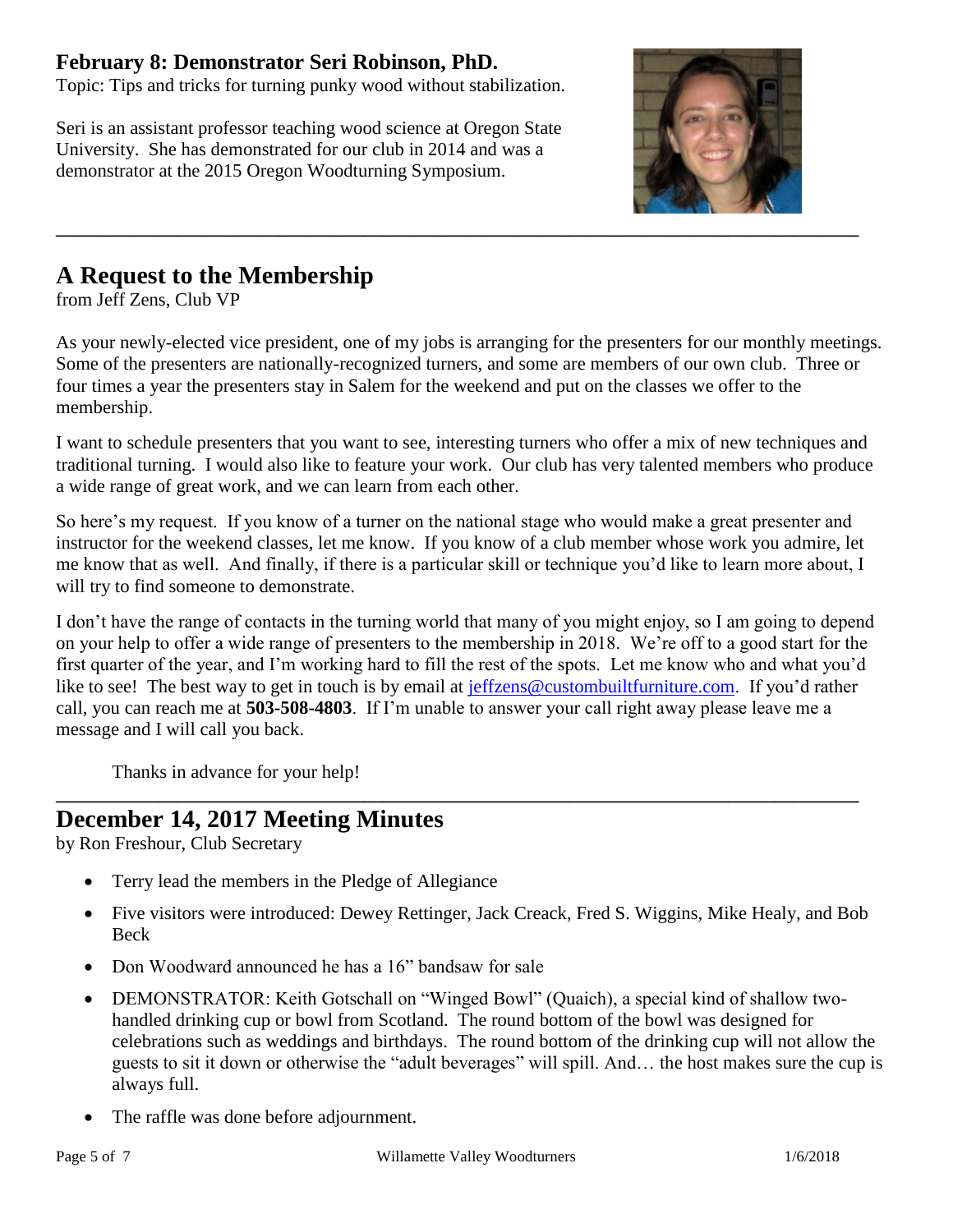# Membership Rewards

# **Library**

A friendly reminder to members with books and/or videos checked out from the library. Please return them at this next meeting.

## **Wood Gathering**

Sign-up sheets will be available to indicate your availability to help with wood gathering. Anyone who learns of a tree or log that is available to the club should notify Jerry Lelack, (503) 510-1577 or Bob Hutchinson, (503) 508-3279. The intent is to gather wood, process it to usable pieces, store it at the home of Terry Gerros, and then make it available to members. Terry can be reached at (503) 580-5013.

## **From Terry Gerros**

I am a distributor for Stick Fast CA glue, Sharpfast Sharpening systems, the Holdfast vacuum chucking system and Saburrtooth Carving bits. If you have an interest in these products, give me a call or send me an [email](mailto:gerrost@yahoo.com) for details.

# **Supplies**

The club purchases a few supplies in bulk and sells it to members at club cost. We routinely have superglue (\$5), black or brown superglue (\$10) accelerator (\$10) and Anchorseal (\$11/gal). The club has a small supply of half round protractors (\$6) used to measure the angle ground on a tool, and depth gauges (\$5). HSS Round Tool Bits rods (1/4" x 8") are also available (\$3). Bruce Stangeby will have the resale items available at the meetings, except for Anchorseal which is available through [Jeff Zens.](mailto:jszens@custombuiltfurniture.com)

# **Club Member Discounts**

- **Craft Supply**: The club's order will be going out on the Monday following our Club Meeting if our order equals or exceeds \$1,000. Craft Supply gives us a 10% discount plus free shipping on all items, and occasional additional discounts on certain other items and quantity purchases. If you order from the sales items, you will receive the club discount in addition to the sale discount, making many items available at very attractive prices. For detailed instruction for ordering see the article in the [November](http://www.willamettevalleywoodturners.com/newsletters/2015_11_WVW_Newsletter.pdf) 2015 Burl. Questions? See [jeffzens@custombuiltfurniture.com.](mailto:jeffzens@custombuiltfurniture.com.)
- Club members are registered with **Klingspor's Woodworking Shop** at [www.woodworkingshop.com](http://www.woodworkingshop.com/)  or 800-228-0000, they have your name and will give you a 10% discount.
- If you show your club card at checkout time to the cashier at **Woodcraft** in Tigard they will give you a 10% discount (May not apply to some machinery).
- **Exotic Wood** is offering a discount of 15% off any orders placed at: [www.exoticwoodsusa.com.](http://www.exoticwoodsusa.com/) (This includes sale items and free shipping on orders over \$300). Use promo code ewusaAAW
- **Gilmer Wood** now offers our club a 10% discount on purchases made there. If you haven't been to Gilmer's, it is well worth the trip to Portland, if only to make your mouth water and make you cry if you leave empty handed.